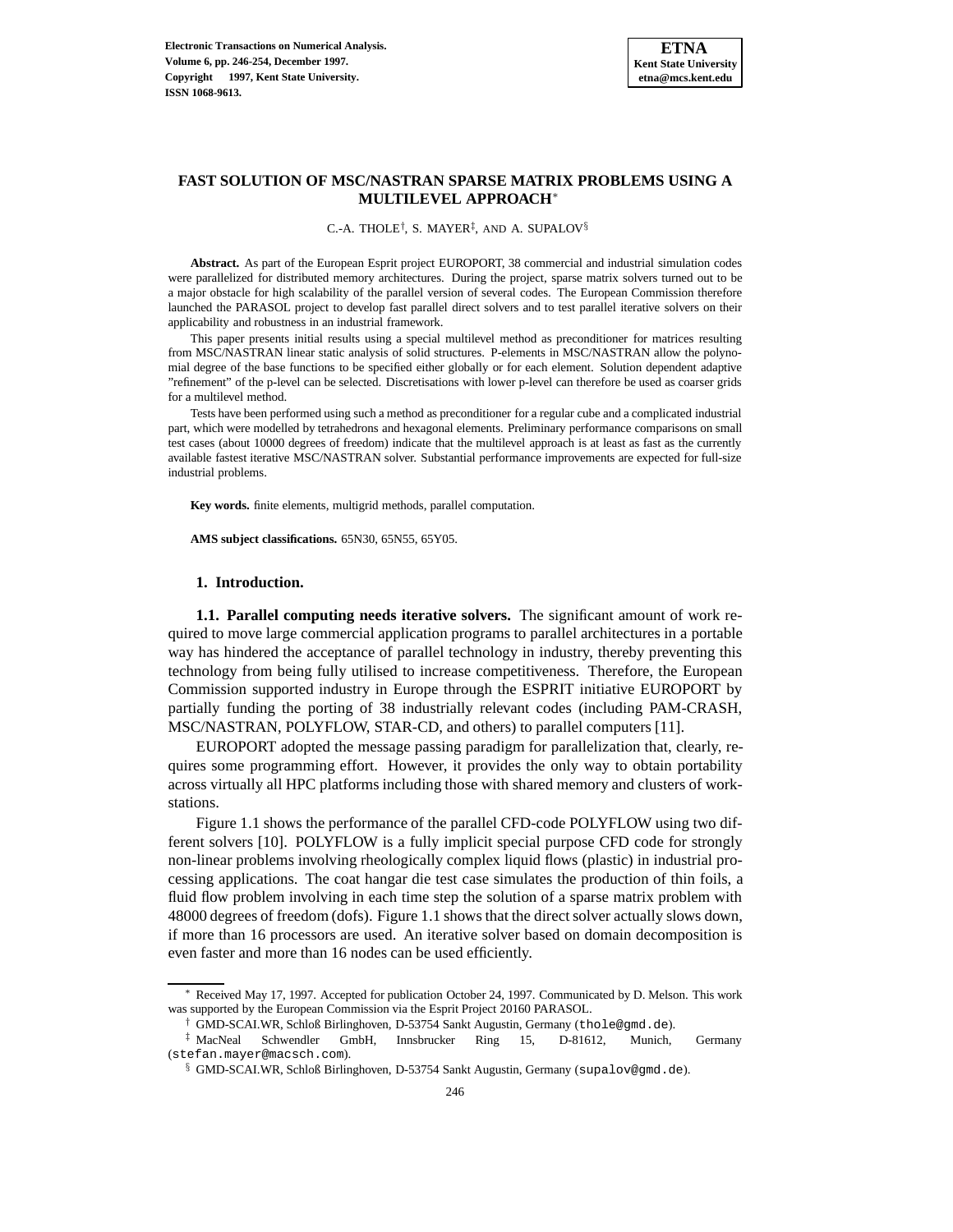## C.-A. Thole, S. Mayer and A. Supalov 247

As representative for performanc results from structural analysis simulation, figure 1.2 shows the elapsed times for the parallel sparse matrix solver used in MSC/NASTRAN. MSC/NASTRAN is a widely used structural analysis code and its parallel sparse matrix solver is highly optimized. The test case is a sparse matrix resulting from static analysis of a BMW-3 series car body, which consists out of 249911 dofs mostly resulting from shell elements. For the solution of this matrix problem a speed-up of 4.9 is achieved on 8 processors. This is an excellent result for a sparse direct matrix solver, however, in general a higher scalability is desired in order to (cost-)efficiently solve much larger problems as they are used in industry today.



FIG. 1.1. *Performance of POLYFLOW on an IBM-SP2 for the coat-hanger-die test case.*



FIG. 1.2. *Performance of MSC/NASTRAN on an IBM-SP2 for the BMW-3 series test case.*

In order to overcome this situation the Esprit PARASOL project was launched.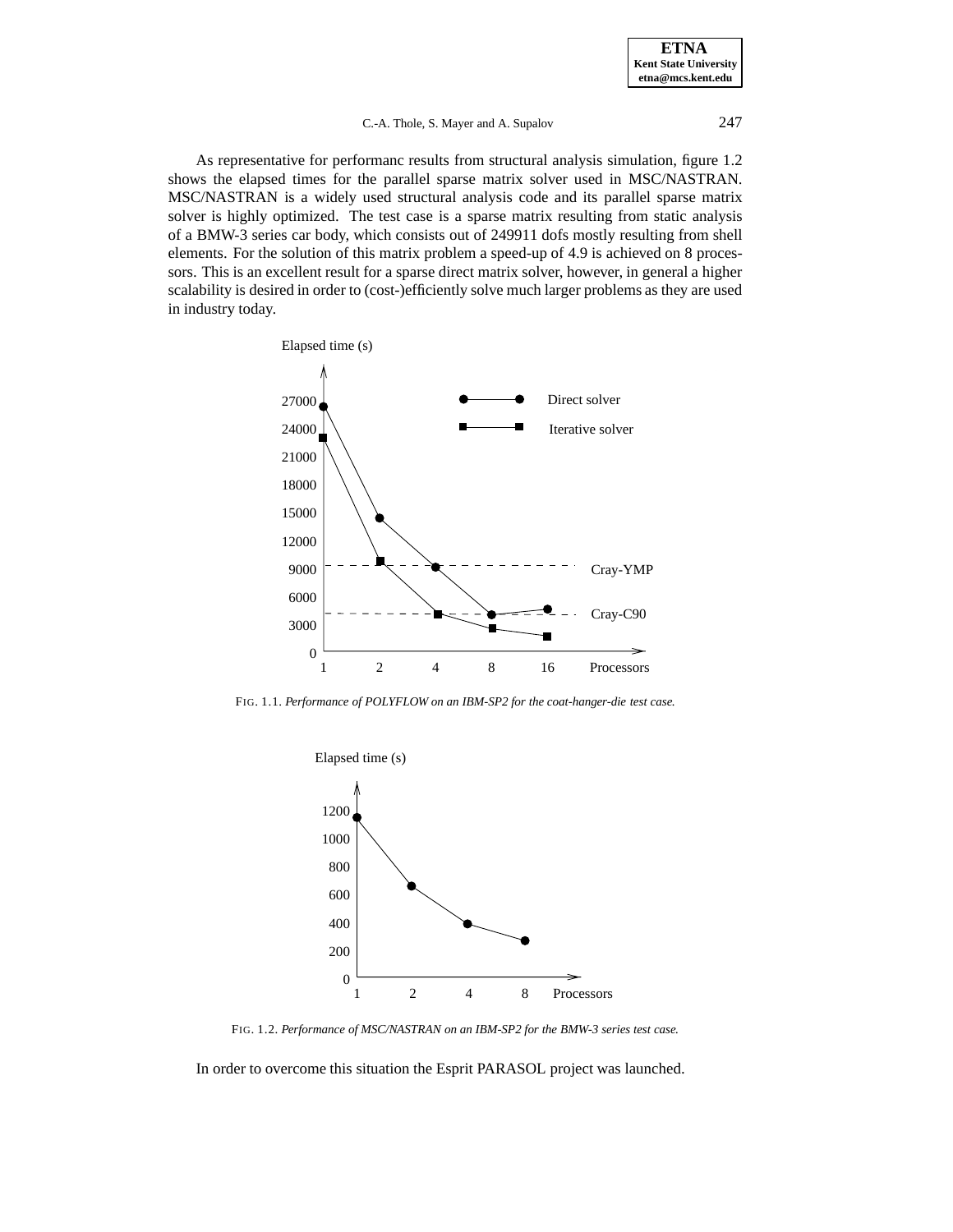

**1.2. PARASOL - An integrated programming environment for parallel sparse matrix solvers.** Considerable progress has been achieved in the development of fast and robust iterative solvers for the solution of sparse matrix problems resulting from the discretisation of partial differential equations. This holds in particular for domain decomposition algorithms and hierarchical solvers like multigrid methods. However, most of the commercial codes are still structured such that the sparse matrix problem is set up and afterwards solved without any additional information about the underlying partial differential equations. This limits the use of iterative solvers to CG methods using incomplete factorisations as preconditioners (and to Algebraic Multigrid).

The aim of PARASOL[9] is to bring together developers of industrial finite element codes and experts in the area of parallel sparse matrix solvers in order to test innovative solvers in an industrial environment for performance and robustness. Direct and iterative parallel sparse matrix solvers will be developed and integrated into the PARASOL library. Based on the Rutherford-Boeing sparse matrix file format specification [5], an interface specification was developed suited for parallel machines. This parallel interface is also able to transport geometry and other information which might be needed by iterative solvers. Based on this interface, parallel direct solvers as well as iterative sparse matrix solvers are being developed by CERFACS, GMD, ONERA, RAL and University Bergen. The iterative solvers use domain decomposition methods and hierarchical approaches. Industrial simulation codes will be modified in such a way that they support the parallel interface and will evaluate the different solvers on industrial test cases. In addition to the CFD-code POLYFLOW, PARA-SOL involves the structural analysis codes MSC/NASTRAN and DNV SESAM as well as the metal forming code INDEED from INPRO and ARC3D from APEX (simulation of composite rubber metal part deformations).

Typical problem sizes for MSC/NASTRAN and DNV SESAM are in the order of  $10<sup>6</sup>$  $10<sup>7</sup>$  degrees of freedom. Metal forming and CFD codes require the solution of a sparse matrix in each time step. This restricts the problem size to about  $10^5-10^6$  in these cases.

**2. MSC/NASTRAN p-element discretisations.** The hierarchical solver developed by GMD has been evaluated first on test cases generated by MSC/NASTRAN. MSC/NASTRAN is a commercial structural analysis code used for the analysis and optimisation of the static and dynamic behavior of structures. This includes a variety of products such as cars, airplanes, satellites, ships and buildings. An overview of the technical basis of MSC/NASTRAN is given in [7].

In order to support the user in achieving the desired accuracy with minimal effort, MSC has extended the MSC/NASTRAN element basis by p-elements. For these elements, an error estimator is provided and in several steps the order of each base function is adapted until the desired accuracy is reached. Neighbouring elements might arrive at different order (even in different directions). Solid elements, which may be used as p-elements, are the standard solid elements (see also [7]):

- 1. HEXA: six sided solid element,
- 2. PENTA: five sisded solid element,
- 3. TETRA: four sided solid element.

MSC/NASTRAN supports adaptive p-elements for linear static as well as normal modes analysis and non-adaptive p-elements also for frequency response and transient analysis. For each of the p-elements or for a group, it is possible to specify an initial and maximal order of the base functions or to set a uniform p-order.

**3. A hierarchical solver exploiting p-elements.** A multigrid solver requires the definition of a coarse grid, interpolation, restriction, coarse-grid problem and the smoothing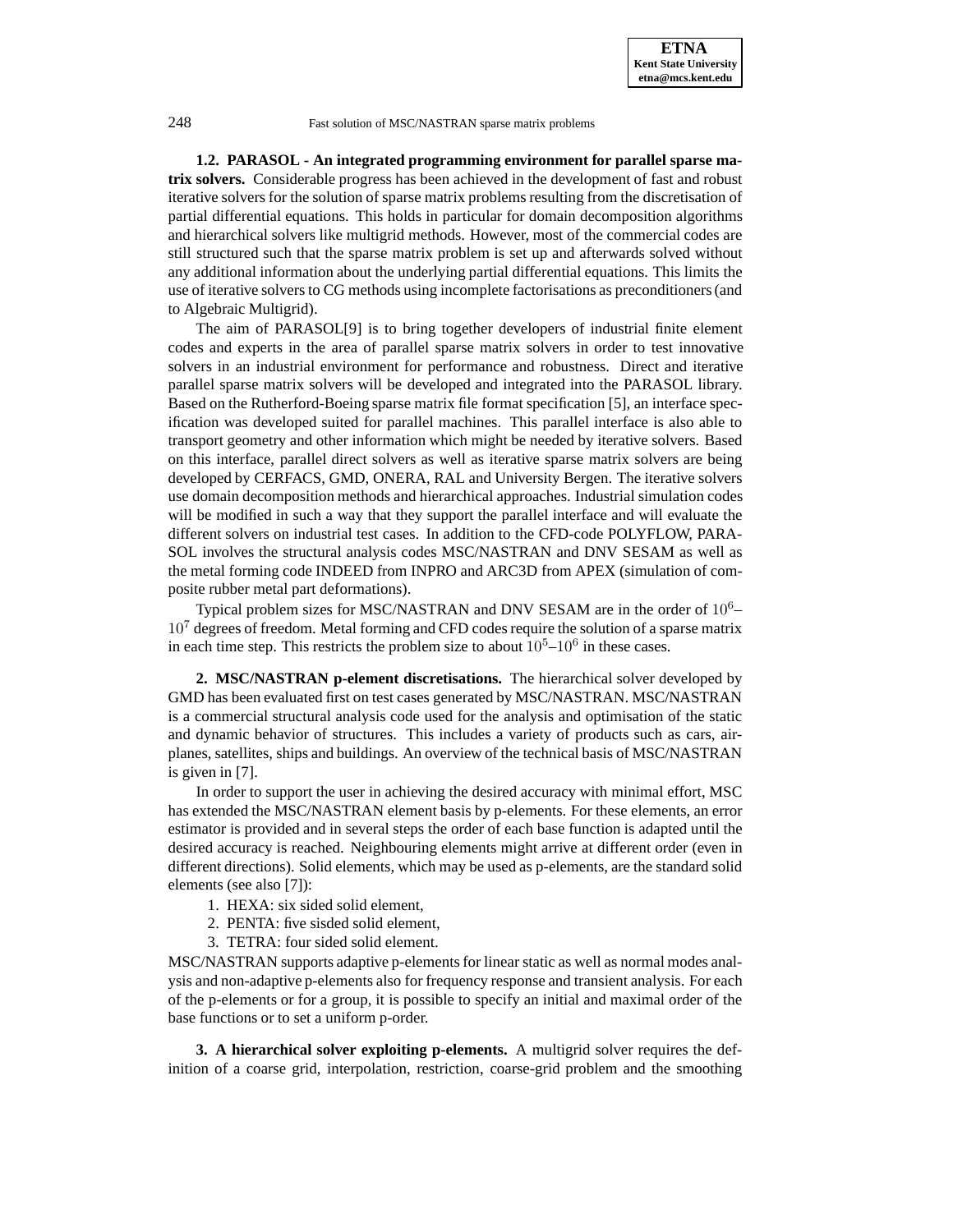procedures. In the context of unstructured grids for finite element applications, four different approaches have been proposed:

1. Hierarchy of nested grids. A number of theoretical papers on hierarchical methods assume that a sequence of grids is already given. Each finer grid is a strict refinement of a coarser grid and therefore the vector space of the coarse grid base functions are a subset of the vector space of the base functions related to the fine grid [4]. In practice, this approach can only be applied, if the finite element solver uses some kind of adaptive refinement.

2. Merging finite elements. PLTMG [2, 3], is an example in which elements are merged according to certain rules. In this way a non-nested sequence of grids may be generated. Edge swapping is used to further improve the coarsening.

3. Fictitious space method. The fine grid is projected onto an auxiliary regular grid [8]. The solution on the regular grid by multigrid methods is used as a preconditioner in an iterative gradient algorithm for the unstructured grid problem.

4. Algebraic Multigrid. A subset of the degrees of freedom and related matrix, interpolation and restriction are defined solely on the basis of the matrix coefficients [6]. Algebraic Multigrid has been successfully applied problems resulting from a single partial differential equation and promising results are also reported for matrices resulting from systems of equations [12].

The approach used for MSC-NASTRAN p-elements is based on the first strategy, using the following definitions:

1.  $G_h$  the discretisation of the computational domain;

2.  $V_p(G_h)$  vector space spanned by the base functions generated by the p-element approach;

3.  $V_1(G_h)$  vector space spanned by the linear base functions;

4.  $V_p^1(G_h)$  subspace of all  $f \in V_p(G_h)$ , for which f evaluates to 0 at the nodal points of  $G_h$ .

We have

 $V_1(G_h) \subset V_p(G_h)$ ,  $V_1(G_h) \subset V_p(G_h)$  and span  $(V_1(G_h) \cup V_p^1(G_h)) = V_p(G_h)$ .

In MSC/NASTRAN, the stiffness matrix  $K$  and vectors  $u$  for p-elements are organised as follows:

$$
K = \left[ \begin{array}{cc} K_{11} & K_{1d} \\ K_{d1} & K_{dd} \end{array} \right], \quad u = \left[ \begin{array}{c} u_1 \\ u_d \end{array} \right].
$$

 $K_{11}$  and  $u_1$  correspond to the degrees of freedom related to  $V_1(G_h)$ ,  $K_{dd}$  and  $u_d$  to those of  $V_p^1(G_h)$ . For the solution of

$$
Ku = f,
$$

two algorithms similar to those discussed by Axelsson [1] were implemented to improve the approximation of the solution  $u$ .

Method D:

$$
u^{\nu,0} = u^{\nu}
$$
  
\n
$$
u_d^{\nu,1} = K_{dd}^{-1} \left( f_d - K_{d1} u_1^{\nu,0} \right)
$$
  
\n
$$
u_1^{\nu,2} = K_{11}^{-1} \left( f_1 - K_{1d} u_d^{\nu,1} \right)
$$
  
\n
$$
u_d^{\nu,2} = K_{dd}^{-1} \left( f_d - K_{d1} u_1^{\nu,2} \right)
$$
  
\n
$$
u^{\nu+1} = u^{\nu,2}
$$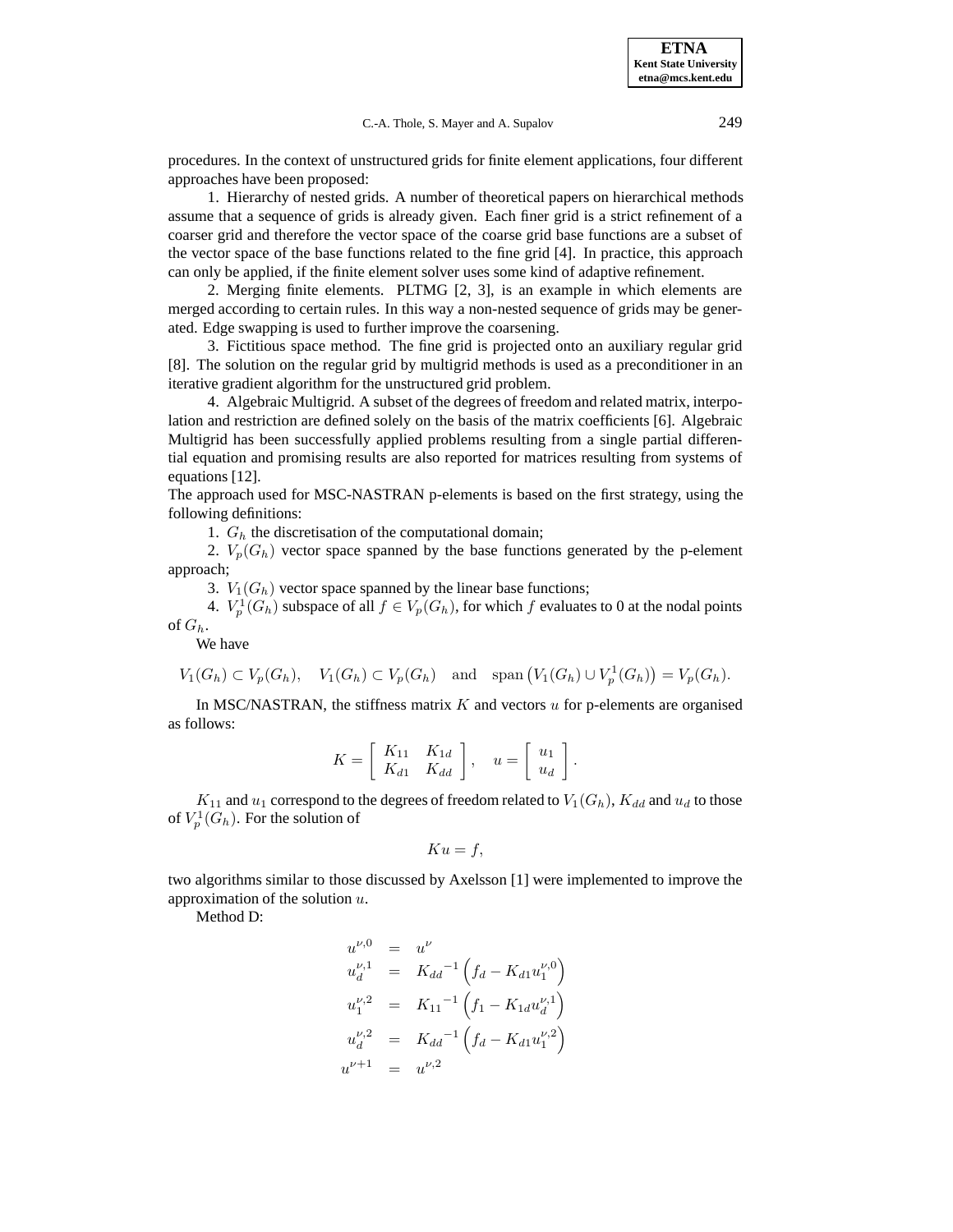Method R(n):

$$
u^{\nu,0} = u^{\nu}
$$
  
\nfor  $i = 1$  to n do  
\n
$$
u_1^{\nu,i} = \text{RELAX}\left(K_{11}, \left(f_1 - K_{1d}u_1^{\nu,i-1}\right), u_1^{\nu,i-1}\right)
$$
\n
$$
u_d^{\nu,i} = \text{RELAX}\left(K_{dd}, \left(f_d - K_{d1}u_1^{\nu,i}\right), u_d^{\nu,i-1}\right)
$$
\n
$$
u_1^{\nu,n+1} = K_{11}^{-1} \left(f_1 - K_{1d}u_d^{\nu,n}\right)
$$
\n
$$
u_d^{\nu,n+1} = u_d^{\nu,n}
$$
\nfor  $i = n+2$  to  $2n+1$  do  
\n
$$
u_d^{\nu,i} = \text{RELAX}\left(K_{dd}, \left(f_d - K_{d1}u_1^{\nu,i}\right), u_d^{\nu,i-1}\right)
$$
\n
$$
u_1^{\nu,i} = \text{RELAX}\left(K_{11}, \left(f_1 - K_{1d}u_1^{\nu,i-1}\right), u_1^{\nu,i-1}\right)
$$
\n
$$
u^{\nu+1} = u^{\nu, 2n+1}
$$

Here, RELAX  $(K, f, \bar{u})$  performs a smoothing step on the problem  $Ku = f$  with  $\bar{u}$  as initial approximation to the solution. Pointwise Gauß-Seidel iterations have been used for the numerical experiments.

Method D-CG and method  $R(n)$ -CG denote algorithms, in which the respective procedures have been used as the preconditioner for a conjugate gradient method.

Method D corresponds to a two-space method. In this case, three large systems of equations have to be solved in each iteration step. Because this is very expensive, this method has been used only for comparisons with method  $R(n)$ . Methods  $R(n)$  and  $R(n)$ -CG are called p-solvers in the rest of this paper.



FIG. 4.1. *BCELL test case.*

**4. Numerical results for a model problem.** Figure 4.1 shows the grid for the 3D BCELL test case, in which HEXA p-elements are used to approximate a cube. The four corners at the bottom are fixed, and parallel forces are applied to the top corners of the cube.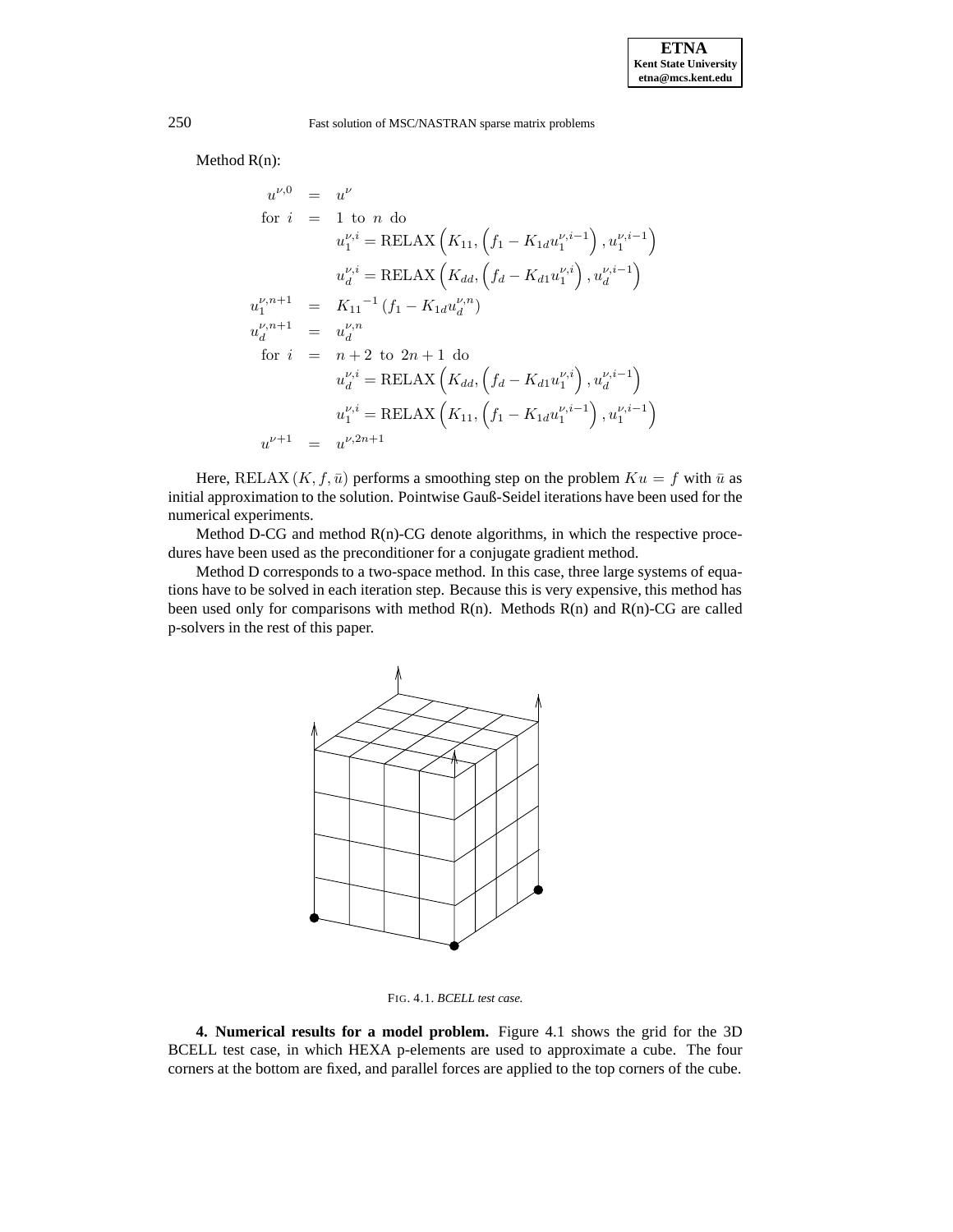### C.-A. Thole, S. Mayer and A. Supalov 251

#### TABLE 4.1 *BCELL test cases.*

| test case | p-level    | size                  | linear dofs | total dofs | non-zeros |
|-----------|------------|-----------------------|-------------|------------|-----------|
| BCELIA.2  | 2 fixed    | $4 \times 4 \times 4$ | 363         | 1263       | 153153    |
| BCELL8.2  | 2 fixed    | $8 \times 8 \times 8$ | 2175        | 8007       | 1153991   |
| RCFI182a  | 2 adaptive | $8 \times 8 \times 8$ | 2175        | 7995       | 675393    |

TABLE 4.2 *Reduction factors for the BCELL test cases.*

| test case            | method |                                      |      |      |      |      |  |  |
|----------------------|--------|--------------------------------------|------|------|------|------|--|--|
|                      | D      | R(3)<br>R(5)<br>R(4)<br>R(2)<br>R(1) |      |      |      |      |  |  |
| RCHI42               | .876   | .860                                 | .745 | .702 |      | .666 |  |  |
| BCELL8.2             | .865   | .850                                 | 740  | .703 | .684 | .673 |  |  |
| BCELLS <sub>2a</sub> | .877   |                                      |      |      |      |      |  |  |

Table 4.1 shows the basic properties of the different variants of the test case. The small difference between the number of degrees of freedom for the cases with fixed and adaptive p-level 2 is due to bubble functions, which are used in addition to the linear base functions for those elements, which remain linear. A factor 4 between the linear degrees of freedom and the total degrees of freedom for the BCELL8.2 case results in a reduction of about 10 of the effort for an LU decomposition.

Tables 4.2 and 4.3 show performance results for the BCELL test cases. For methods D and  $R(n)$ , in Table 4.2 (as well as in the other tables in this paper), the reduction factor for one iteration of the  $l_2$ -norm of the residual after 100 iteration is given. In the case of CG methods (cf. Table 4.3), the number of iterations to reduce the  $l_2$ -norm of the residual by 6 orders of magnitude is given. The results for BCELL4.2 and BCELL8.2 indicate that the reduction factor and the number of CG iterations is independent of the grid size. The results show also that  $R(n)$ -CG is much more efficient than  $R(n)$  for this test case.  $(R(n)$  needs 73 iterations for 6 digits residual reduction.) A comparison with D-CG and D shows that some coarsegrid frequencies benefit from CG-acceleration. The solution of test case BCELL8.2a by R(n) requires about twice as many iteration steps as BCELL8.2. A comparison with D-CG shows that in this case the smoothing is not as effective as before. The reason for this deterioration might be those elements which interface second order elements with first order elements.

In order to improve the smoothing, experiments have been performed using block relaxation. 3x3 blocks and 15x15 blocks ensure that all dofs related to one node are treated together. However, the results in Table 4.4 show no improvements. Block relaxation involving all dofs related to the same element might yield some improvement.

The behavior of the p-solver for tetrahedral elements was evaluated with the TET5000- 4-P test case. For this test case, each cube of the BCELL geometry is divided into 5 TETRA elements and a fixed order of 2 was requested for all elements. Table 4.5 shows that in this case the relation between the total number of dofs and the linear part is even more favourable. R(1)-CG requires 19 iterations like in the BCELL8.2 case.

**5. Industrial test case.** In addition to the model problems, one practical case has been considered. The KNUCK-MOD-P uses 454 HEXA and 121 PENTA elements. Figure 6.1 shows the geometry of this test case. The number of  $R(1)$ -CG iterations is larger compared to the BCELL8.2a problem (c.f. Table 5.1). This most likely results from the presence of distorted finite elements that are typically found in discretisations of the industrial designs. The methods intended for alleviation of this difficulty are currently under investigation.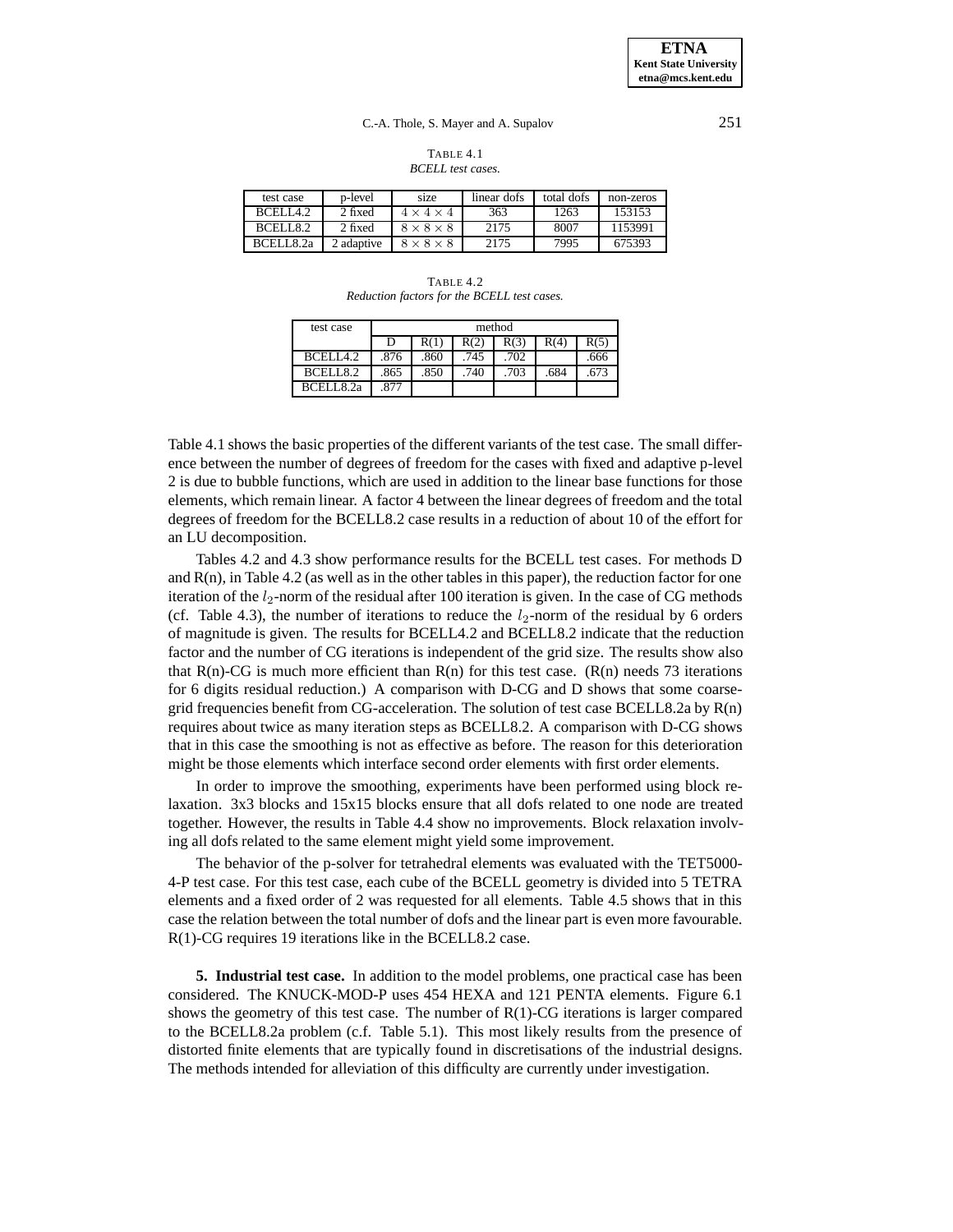| test case | method |           |           |           |           |           |
|-----------|--------|-----------|-----------|-----------|-----------|-----------|
|           | D-CG   | $R(1)-CG$ | $R(2)-CG$ | $R(3)-CG$ | $R(4)-CG$ | $R(5)-CG$ |
| BCELL4.2  | 20     | ٠Q        | l 4       |           |           |           |
| BCELL8.2  | 20     |           | ۱4        |           |           |           |
| RCELL82a  | 20     | 53        | 30        | 23        |           |           |

TABLE 4.3 *Number of iterations for the BCELL test cases.*

#### TABLE 4.4

*Number of iterations for the BCELL test cases using block Gauß- Seidel relaxation as smoothener with various block sizes.*

| test case  | block size     | $R(1)-CG$ | $R(3)-CG$ |
|------------|----------------|-----------|-----------|
| BCELL8.2   | 1 × 1          |           |           |
| BCELL8.2   | $3 \times 3$   | 19        |           |
| BCELL8.2a  | $1 \times 1$   | 53        | 23        |
| BCELL 8.2a | $15 \times 15$ |           |           |

**6. Performance comparison.** The p-solver is implemented in Fortran 90 and uses the DGSF routine from the IBM ESSL library for sparse matrix decomposition. This solver is compared to MSC/NASTRAN (version 69) solvers on the basis of elapsed time on a dedicated IBM SP-2 thin2 node with 512 Mbytes of main memory. For all solvers the data fits into main memory and therefore swapping does not influence the computing times. Therefore, it should be mentioned that the reduced memory requirements of iterative solvers are not reflected. Also, highly optimised MSC/NASTRAN solvers are being compared to a prototype implementation of the p-solver. The measurements of Table 6.1 show that already for these small test cases the prototype implementation of the p- solver outperforms all tested iterative MSC solvers as of version 69. Only in the case of the KNUCK-MOD-P test case is the MSC direct solver faster.

For the p-solver, the time for the preparation and all iterations is given. The major part of the preparation time is spent in the DGSF sparse matrix decomposition routine; for example 8 seconds out of 13 for the KNUCK-MOD-P benchmark. The fact that the MSC direct solver needs only 13 seconds for a problem with 4 times as many degrees of freedom shows the quality of the MSC direct solver implementation and the improvement potential of the IBM ESSL library routine.

**7. Summary.** The results show that a hierarchical solver can efficiently treat second order sparse matrix problems. There is a difference of a factor of 4 in the effort which is needed for model problems and realistic test cases. In any case, the p-element solvers were able to outperform actual MSC/NASTRAN iterative solvers (as of version 69) on the models used for these tests.

With respect to parallelism, the p-solver is already a substantial improvement. The relaxation methods are fully parallelizable. The part of the direct solver will take only a fraction of the computing time, if efficient implementations are used or the direct solver is replaced by an iterative solver. Further improvements of the solver will therefore include advanced relaxation technology and the use of iterative (multigrid) solvers also for the linear problem.

#### REFERENCES

[1] O. AXELSSON AND I. GUSTAFSSON, *Preconditioning and two-level multigrid methods for arbitrary degree of approximation*, Math. Comp., 40 (1983), pp. 219–242.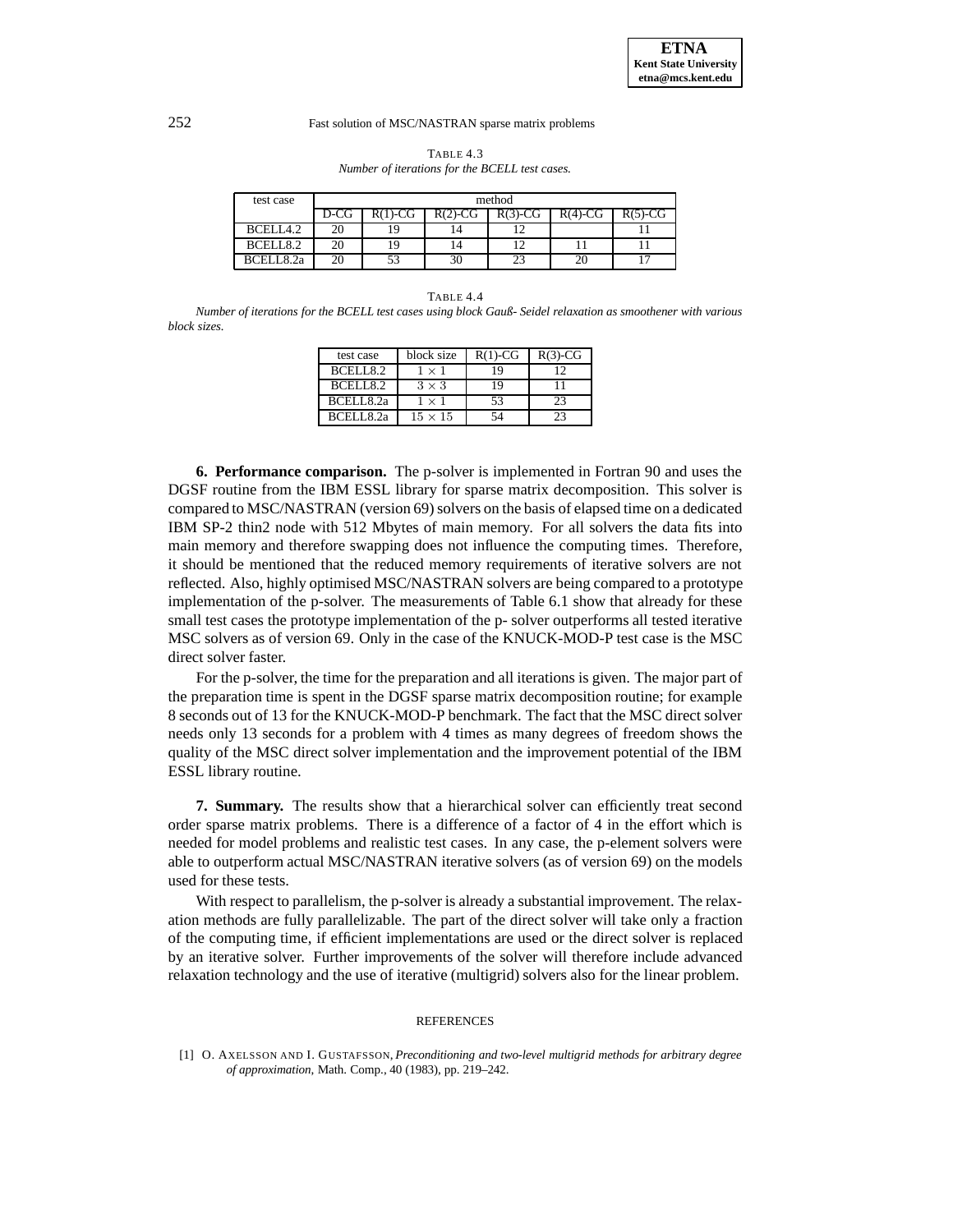**ETNA Kent State University etna@mcs.kent.edu**

### C.-A. Thole, S. Mayer and A. Supalov 253

TABLE 4.5 *Performance results for the TET5000-4-P test case.*

| test<br>case     | p-lever         | size             | $\sim$<br>dots<br>lınear | total<br>dots | non-zeros     | $\sim$<br>ĸ١<br>◡ |
|------------------|-----------------|------------------|--------------------------|---------------|---------------|-------------------|
| `5000-4-P<br>TET | $\sim$<br>fixed | $\left( \right)$ | 3981                     | 2007<br>328 I | 70500<br>JJJJ | i C<br>.,         |

TABLE 5.1

*Performance results for the KNUCK-MOD-P test case.*

| test case   | p-level | dots<br>lınear | total dofs | non-zeros | R( |
|-------------|---------|----------------|------------|-----------|----|
| KNHCK-MOD-P | tixed   | 2760           | $1082^{-}$ | 345       | 85 |

- [2] R. E. BANK, PLTMG: *A software package for solving elliptic partial differential equations*: *Users' guide 7.0*, Frontiers in Applied Mathematics, Vol. 15, SIAM, Philadelphia, 1994.
- [3] R. E.BANK AND J. XU, *An algorithm for coarsening unstructured meshes*, Numer. Math., 73 (1996), pp. 1– 36.
- [4] J. H. BRAMBLE, J. E. PASZIAK, AND J. XU, *Parallel multilevel preconditioners*, Math. Comp., 55 (1990), pp. 1–22.
- [5] I. S. DUFF, R. G. GRIMES, AND J. G. LEWIS, *The Rutherford-Boeing Sparse Matrix Collection*, Technical Report RAL-TR-97-031, Rutherford Appleton Laboratory, Oxon OX11 0QX, England, 1997.
- [6] A. KRECHEL AND K. STÜBEN, *Operator dependent interpolation in algebraic multigrid*, in Proceedings of the 5th European Multigrid Conference, Stuttgart 01-04 Oct. 1996, Springer Lecture Notes in Comp. Science and Engineering, to appear.
- [7] R. H. MACNEAL, *Finite Elements*: *Their Design and Performance*, Mechanical Engineering Series, L. Faulkner, ed., Vol. 89, Marcel Dekker Inc., 1994.
- [8] S. NEPOMNYASCHIKH, *Fictitious space method on unstructured meshes*, East-West J. Numer. Math., 3 (1995), pp. 71–79.
- [9] J. REID, A. SUPALOV, AND C.-A. THOLE, *PARASOL interface to new parallel solvers for industrial applications*, in Proceedings of the ParCo 97, Bonn, Germany, 1997, Elsevier Science Publishers, Amsterdam, to appear (see also http://www.genias.de/parasol).
- [10] K. STÜBEN, H. MIERENDORFF, C.-A. THOLE, AND O. THOMAS, *EUROPORT: Parallel CFD for industrial applications*, in Parallel Computational Fluid Dynamics, P. Schiano, A. Ecer, J. Periaux, and N. Satofuka, eds., Elsevier Science Publishers, Amsterdam, 1997, pp. 39–48.
- [11] , *Industrial parallel computing with real codes*, Parallel Comp., 22 (1996), pp. 725–737.
- [12] P. VANEK, J. MANDEL, AND M. BREZINA, *Algebraic multigrid on unstructured meshes*, UCD/CCM Report 34, University of Colorado at Denver, 1994.